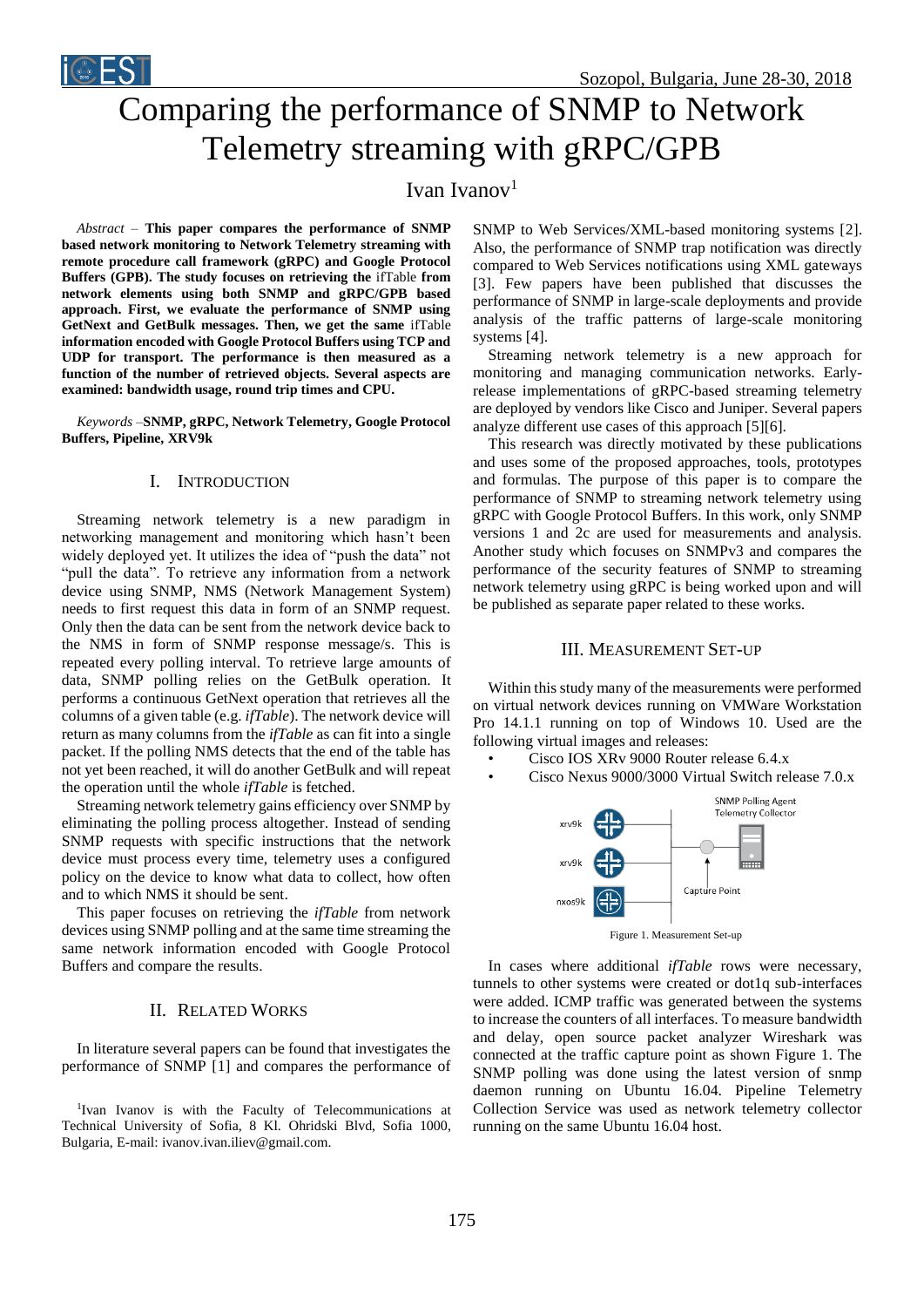

Figure 2. Theoretical SNMP bandwidth consumption

## Sozopol, Bulgaria, June 28-30, 2018



Figure 3. Measured SNMP bandwidth consumption

## IV. BANDWIDTH USAGE

This section discusses and compares the bandwidth usage when retrieving data from network elements using SNMP polling and when receiving the same data via network telemetry service.

#### *A. SNMP messages and encoding*

Since SNMP is fully standardized protocol, the structure of a v1/v2c message is well defined. It consists of two parts: a header and a PDU. The header contains two fields: version (integer) and community (octet string). The PDU consists of five fields: PDU type (integer), Request ID (integer), Error Status / Non-repeaters (integer), Error Index/Max-repetitions (integer) and varlist (sequence). To fully understand the details of an SNMP frame, it is best to be considered as a set of nested fields. The main piece of information is the Object Identifier (OID), which identifies exactly the value to Get (read) or Set (write).

The message and it elements are defined as ASN.1 constructs. In SNMP there are two different sets of data: primitive data and complex data. The length of these data types is variable, so Basic Encoding Rules (BER) is used to solve this problem and transmit the message on the wire.

The most common ASN.1 types are INTEGER, OCTET STRING, OBJECT IDENTIFIER and SEQUENCE. In most cases, both their ASN.1 type part and ASN.1 length part takes a single octet. Therefore, the length of any of these common types depends directly on the length of the ASN.1 value part. The number of octets needed for the value part varies:

- INTEGER requires between one and five octets
- OCTET STRING requires the same number of octets as the length of the string.
- OBJECT IDENTIFIER requires the same number of octets as its length minus one.
- SEQUENCE is a construct for other types and does not require any octets for its value part.

 Using the formulas derived in [2] "Comparing the Performance of SNMP and Web Services-Based Management" IEEE 2004, we can calculate the SNMP bandwidth usage in the next section.

#### *B. Theoritical SNMP bandwidth consumtion*

For each retrieval operation, two SNMP messages are required: a request and a response. The number of octets for the complete operation can be expressed as:

$$
L_{\text{DataRetrieval}} = L_{\text{request}} + L_{\text{response}} \tag{1}
$$

In an SNMP request, the BER encoding of the object value requires only two octets, because the LValue is NULL. Therefore, the length of a request and response messages can be expressed as:

$$
L_{\text{Request}} \approx 29 + n \cdot (5 + \text{OID}_{\text{length}}) \tag{2}
$$

$$
L_{\text{Response}} \approx 29 + n \cdot (5 + OID_{\text{length}} + L_{\text{ObjectValue}}) \quad (3)
$$

For all measurements, all retrieved objects were from the *ifTable*, therefore the OID<sub>length</sub> will be equal to 11 and we can rewrite (2) and (3) as:

$$
L_{\text{Get}} \approx 58 + n \cdot (32 + L_{\text{ObjectValue}}) \tag{4}
$$

$$
L_{Bulk} \approx 74 + 16 \cdot n + n \cdot L_{ObjectValue} \tag{5}
$$

Using (4) and (5), it is now possible to graphically represent the SNMP's bandwidth requirements as a function of the number of retrieved objects.

To verify the theoretical bandwidth projection on Figure 2, hundreds of MIB objects were retrieved from network elements. Retrieval included all rows of the *ifTable*. The results are shown on Figure 3. After all measurements were completed, all results fall into the expected areas.

## *C. Streaming Network Telemetry encoded with Google Protocol Buffers (GPB).*

Telemetry describes how information from network elements can be collected using automated communication processes and transmitted to one or more telemetry collectors.

Network Telemetry is a new approach for network management and monitoring in which data is streamed from network elements continuously using a push model and provides near real-time access to operational statistics (e.g. *ifTable* for this paper).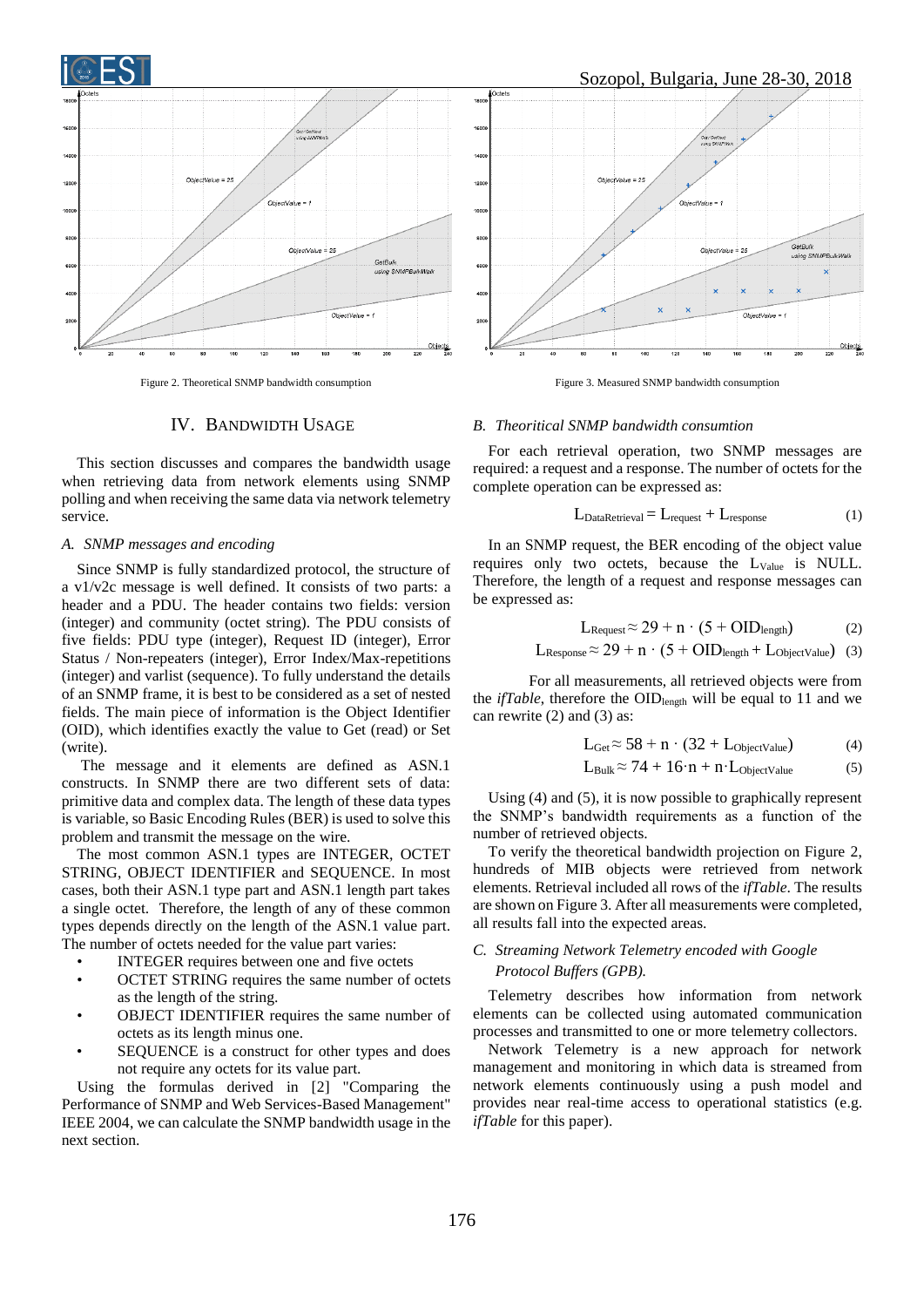

Figure 4. Measured bandwidth usage of SNMP vs Streaming Telemetry

Since there is no standard yet for streaming network telemetry encoded with Google Protocol Buffers, it is not possible to accurately calculate the upper and lower bounds for the bandwidth needed to fetch the *ifTable* data. It had to be measured. In fact, the bandwidth required depends on specific Google Protocol Buffer definitions, which varies from case to case. This paper therefore only discusses the bandwidth requirements of our prototypes. The discussion focuses on the prototypes that receive the entire *ifTable* within a single interaction.

Interface statistics sent with telemetry using Google Protocol Buffers represent a superset of SNMP interface statistics since the network devices store 36 internal statistics for every interface and the *ifTable* has only 18 statistics per interface.

Every network device has a big number of internal databases which store raw data used for operational tasks that the device is performing. Before this raw information gets available for exporting out of the device, it has to be indexed and mapped to a data model. In the case of SNMP, the information is organized hierarchically using Management Information Bases (MIB) and Object Identifiers (OID). SNMP imposes a very tight model when it comes to indexing and exporting. In the case of the *ifTable*, each column of the table represents a different parameter for a given interface, indexed by the *ifIndex* as show in Table I.

TABLE I IFTABLE EXAMPLE

| ifIndex | <i>ifDescription</i>   | <b>ifType</b> | ifSpeed    | ifMTU | $\cdots$ |
|---------|------------------------|---------------|------------|-------|----------|
|         | Loopback0              |               | 10000000   | 1500  | $\cdots$ |
| 12      | GigabitEthernet0/0/0/1 | 24            | 1000000000 | 1500  | $\cdots$ |
|         | FastEthernet0/0        |               | 100000000  | 1514  | $\cdots$ |

In the case of network telemetry, the internal raw data is mapped to an open-source data modeling language YANG [7]. The language, being protocol independent, can then be converted into any encoding format, e.g. XML, JSON or GPB, that the network configuration protocol supports. In our case, two types of message encoding with Google Protocol Buffers are used: Compact-GPB and GPB key-value (GPB k/v). In compact GPB, the "key" that the network device includes in the packet is just an integer.





Figure 5. Large scale bandwidth usage of SNMP vs Streaming Telemetry

For the interface statistics, the telemetry collector will get data that looks like this:

> 1: GigabitEthernet2/0/1 2: 10000 3: 1500 4: 4243242 5: 43243

Obviously that number 1 stands for the interface name, but what about 2, 3, 4, 5 etc.? To decode these keys, the telemetry collector needs a Google Protocol Buffers definition file called ". proto". With compact GPB, a ".proto" file must be generated on the network element for every path that is to be streamed and uploaded to the network collector.

With this ".proto" file, the network telemetry collector can determine that key (or "field number") "4" means packets received, "5" means bytes received, and so on.

This encoding is compact. It is far more efficient to send integers like "34" across the wire than strings like "MulticastPacketsReceived." And GPB is really good at sending integers on the wire: it uses the concept of "varints"[8] to serialize integers even more efficiently (i.e. a 64 bit integer doesn't actually need to take up 64 bits to be sent on the wire). From our measurements shown on Figure 6, it is obvious that the compact-GPB encoding uses the least amount of bandwidth to transmit the same amount of data (or more) than the other encoding methods and SNMP GetNext / GetBulk methods.

In the GPB key-value format, the key is sent as a string. Strings are much less efficient on the wire than varints but they are self-describing. This means that the network collector doesn't need a Google Protocol Buffers definition - ".proto" file for every path. It uses a single ".proto" file for all paths, then read the keys to figure out what the values refer to. This encoding method is easier to set-up on both sides – network telemetry collector and the network element itself but note how larger the data usage gets. For example, sending one instance of the statistics of 653 interfaces takes 610Kbytes of data. Sending the same interfaces' statistics encoded with Compact-GPB takes only 106Kbytes of data. At the same time, retrieving the same information with SNMP polling takes 258Kbytes. Therefore, we can conclude that getting the